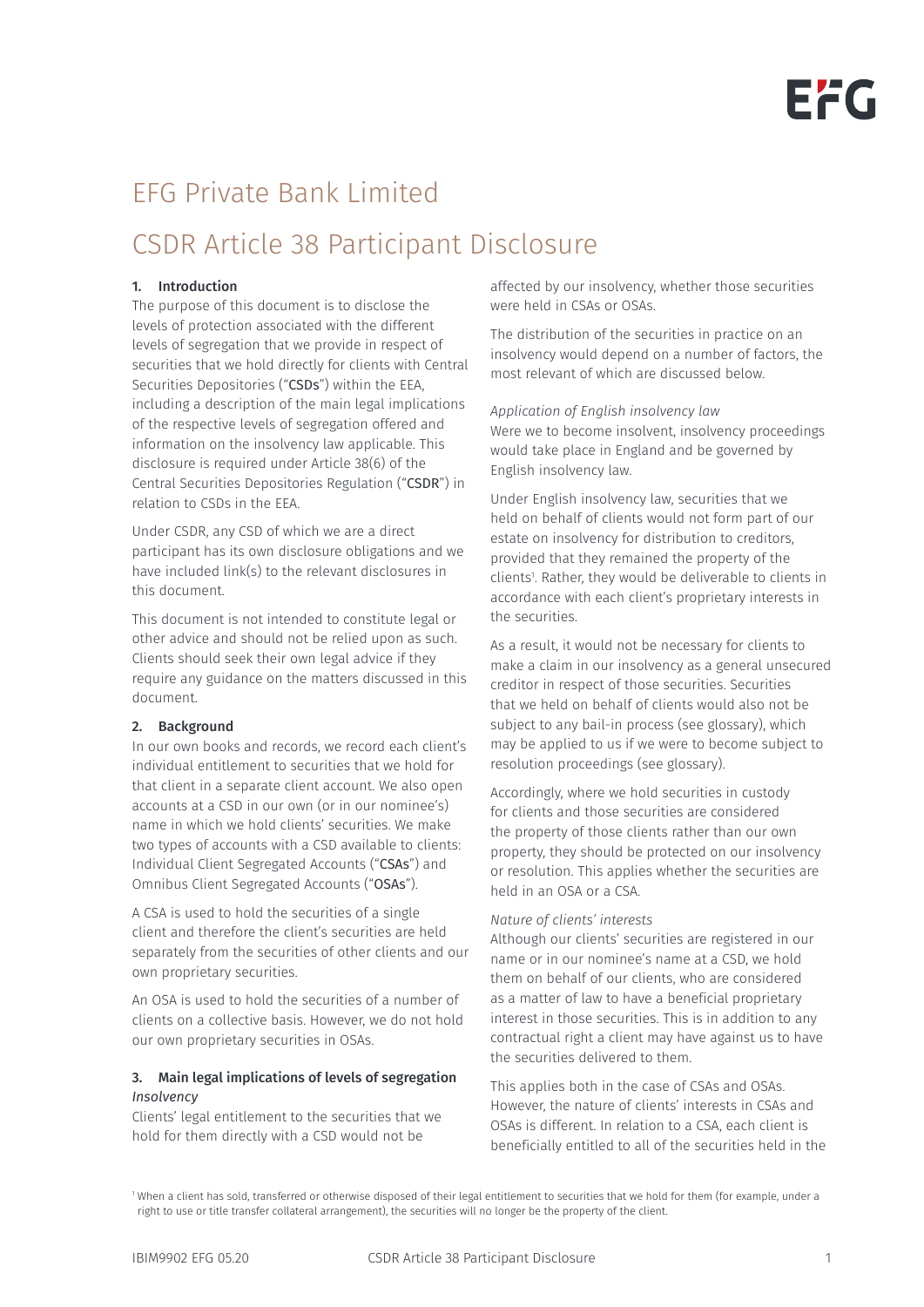CSA. In the case of an OSA, as the securities are held collectively in a single account, each client is normally considered to have a beneficial interest in all of the securities in the account proportionate to its holding of securities.

Our books and records constitute evidence of our clients' beneficial interests in the securities. The ability to rely on such evidence would be particularly important on insolvency. In the case of either a CSA or an OSA, an insolvency practitioner may require a full reconciliation of the books and records in respect of all securities accounts prior to the release of any securities from those accounts.

We are subject to the client asset rules of the UK Financial Conduct Authority ("CASS Rules"), which contain strict and detailed requirements as to the maintenance of accurate books and records and the reconciliation of our records against those of a CSD with which accounts are held. We are also subject to regular audits in respect of our compliance with those rules. As long as books and records are maintained in accordance with the CASS Rules, clients should receive the same level of protection from both CSAs and OSAs.

# *Shortfalls*

If there were a shortfall between the number of securities that we are obliged to deliver to clients and the number of securities that we hold on their behalf in either a CSA or an OSA, this could result in fewer securities than clients are entitled to being returned to them on our insolvency. The way in which a shortfall could arise would be different as between CSAs and OSAs (see further below).

#### *How a shortfall may arise*

A shortfall could arise for a number of reasons including as a result of administrative error, intraday movements or counterparty default following the exercise of rights of reuse.

Where we have been requested to settle a transaction for a client and that client has insufficient securities held with us to carry out that settlement, we generally have two options:

- (i) in the case of both a CSA and an OSA, to only carry out the settlement once the client has delivered to us the securities needed to meet the settlement obligation; or
- (ii) in the case of an OSA, to make use of other securities held in that account to carry out settlement subject to an obligation on the

part of the relevant client to make good that shortfall and subject to any relevant client consents required.

Where option (ii) is used, this increases the risks to clients holding securities in the OSA as it makes it more likely that a shortfall in the account could arise as a result of the relevant client failing to meet its obligation to reimburse the OSA for the securities used.

In the case of a CSA, only option (i) above would be available, which would prevent the use of securities in that account for other clients and therefore any resulting shortfall. However, it also increases the risk of settlement failure which in turn may incur additional buy in costs or penalties and/or may delay settlement as we would be unable to settle where there are insufficient securities in the account.

Where clients' securities are held in an OSA, we will use option (ii) in accordance with agreed contractual terms.

#### *Treatment of a shortfall*

In the case of a CSA, the whole of any shortfall on that CSA would be attributable to the client for whom the account is held and would not be shared with other clients for whom we hold securities. Similarly, the client would not be exposed to a shortfall on an account held for another client or clients.

In the case of an OSA, the shortfall would be shared among the clients with an interest in the securities held in the OSA (see further below). Therefore, a client may be exposed to a shortfall even where securities have been lost in circumstances which are completely unrelated to that client.

The risk of a shortfall arising is, however, mitigated as a result of our obligation under the CASS Rules in certain situations to set aside our own cash or securities to cover shortfalls identified during the process of reconciling our records with those of the CSDs with which securities are held.

If a shortfall arose and was not covered in accordance with the CASS Rules, clients may have a claim against us for any loss suffered. If we were to become insolvent prior to covering a shortfall, clients would rank as general unsecured creditors for any amounts owing to them in connection with such a claim. Clients would therefore be exposed to the risks of our insolvency, including the risk that they may not be able to recover all or part of any amounts claimed.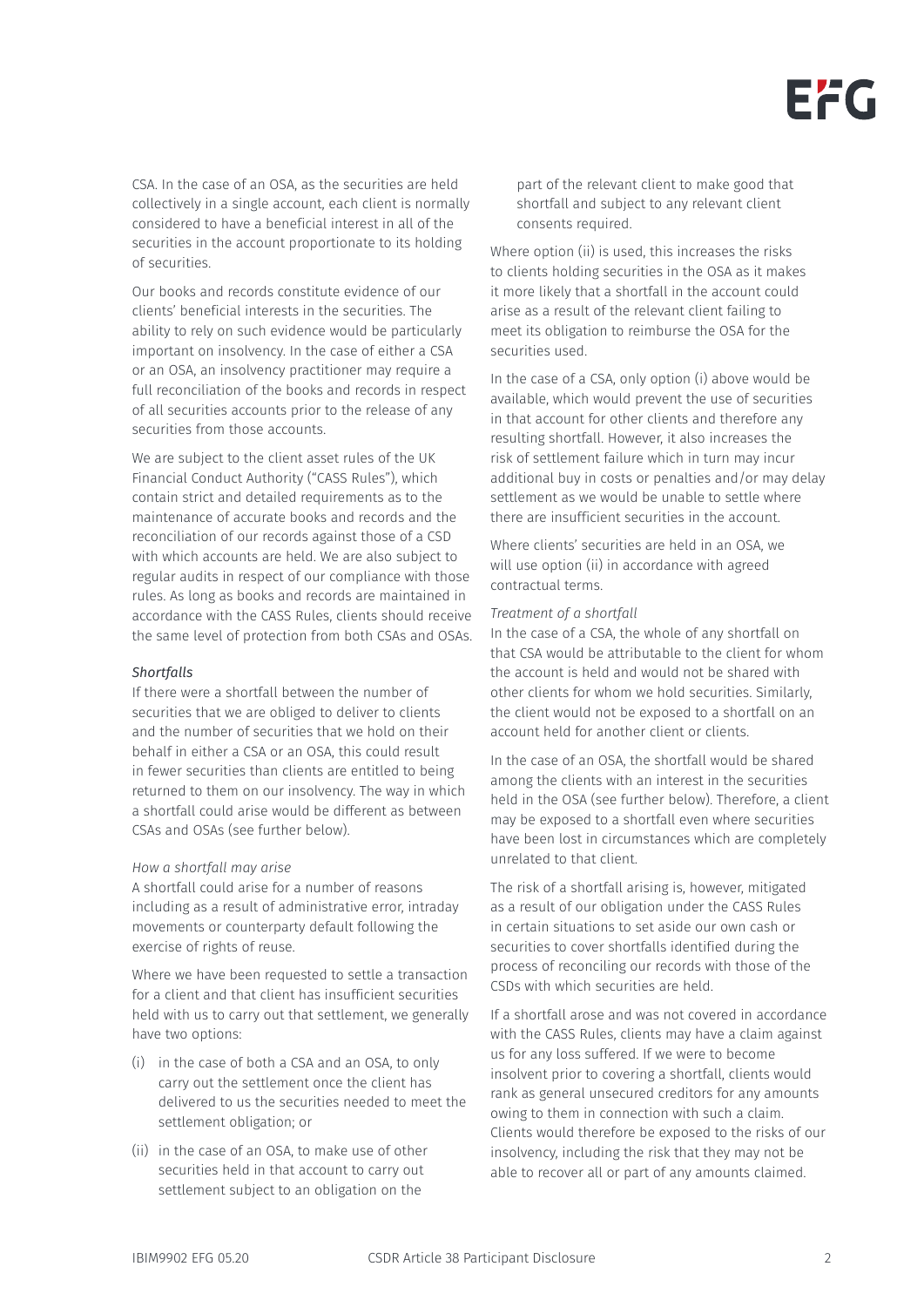In these circumstances, clients could be exposed to the risk of loss on our insolvency. If securities were held in a CSA, the entire loss would be borne by the client for whom the relevant account was held. If securities were held in an OSA, the loss would be allocated between the clients with an interest in that account.

In order to calculate clients' shares of any shortfall in respect of an OSA, each client's entitlement to securities held within that account would need to be established as a matter of law and fact based on our books and records. Any shortfall in a particular security held in an OSA would then be allocated among all clients with an interest in that security in the account. It is likely that this allocation would be made rateably between clients with an interest in that security in the OSA, although arguments could be made that in certain circumstances a shortfall in a particular security in an OSA should be attributed to a particular client or clients. It may therefore be a time consuming process to confirm each client's entitlement. This could give rise to delays in returning securities and initial uncertainty for a client as to its actual entitlement on an insolvency. Ascertaining clients' entitlements could also give rise to the expense of litigation, which could be paid out of clients' securities.

# *Security interests*

*Security interest granted to third party* Security interests granted over clients' securities could have a different impact in the case of CSAs and OSAs.

Where a client purported to grant a security interest over its interest in securities held in an OSA and the security interest was asserted against the CSD with which the account was held, there could be a delay in the return of securities to all clients holding securities in the relevant account, including those clients who

had not granted a security interest, and a possible shortfall in the account. However, in practice, we would expect that the beneficiary of a security interest over a client's securities would perfect its security by notifying us rather than the relevant CSD and would seek to enforce the security against us rather than against such CSD, with which it had no relationship. We would also expect CSDs to refuse to recognise a claim asserted by anyone other than ourselves as account holder.

#### *Security interest granted to CSD*

Where the CSD benefits from a security interest over securities held for a client, there could be a delay in the return of securities to a client (and a possible shortfall) in the event that we failed to satisfy our obligations to the CSD and the security interest was enforced. This applies whether the securities are held in a CSA or an OSA. However, in practice, we would expect that a CSD would first seek recourse to any securities held in our own proprietary accounts to satisfy our obligations and only then make use of securities in client accounts. We would also expect a CSD to enforce its security rateably across client accounts held with it.

Furthermore, the CASS Rules restrict the situations in which we may grant a security interest over securities held in a client account.

# 4. CSD Disclosures

Where available, set out below are links to the disclosures made by the CSDs in which we are a participant. Where CSDs have not yet made disclosures, we set out links to their websites where we expect the CSDs to make their disclosures. These disclosures are provided by the relevant CSDs. We have not investigated or performed due diligence on the disclosures and clients rely on the CSD disclosures at their own risk.

| <b>CSD</b> | Link to CSD disclosures or website                                                      |
|------------|-----------------------------------------------------------------------------------------|
| Euroclear  | https://www.euroclear.com/dam/ESw/Legal/Disclosure-pursuant-to-38(6)-CSDR-Published.pdf |